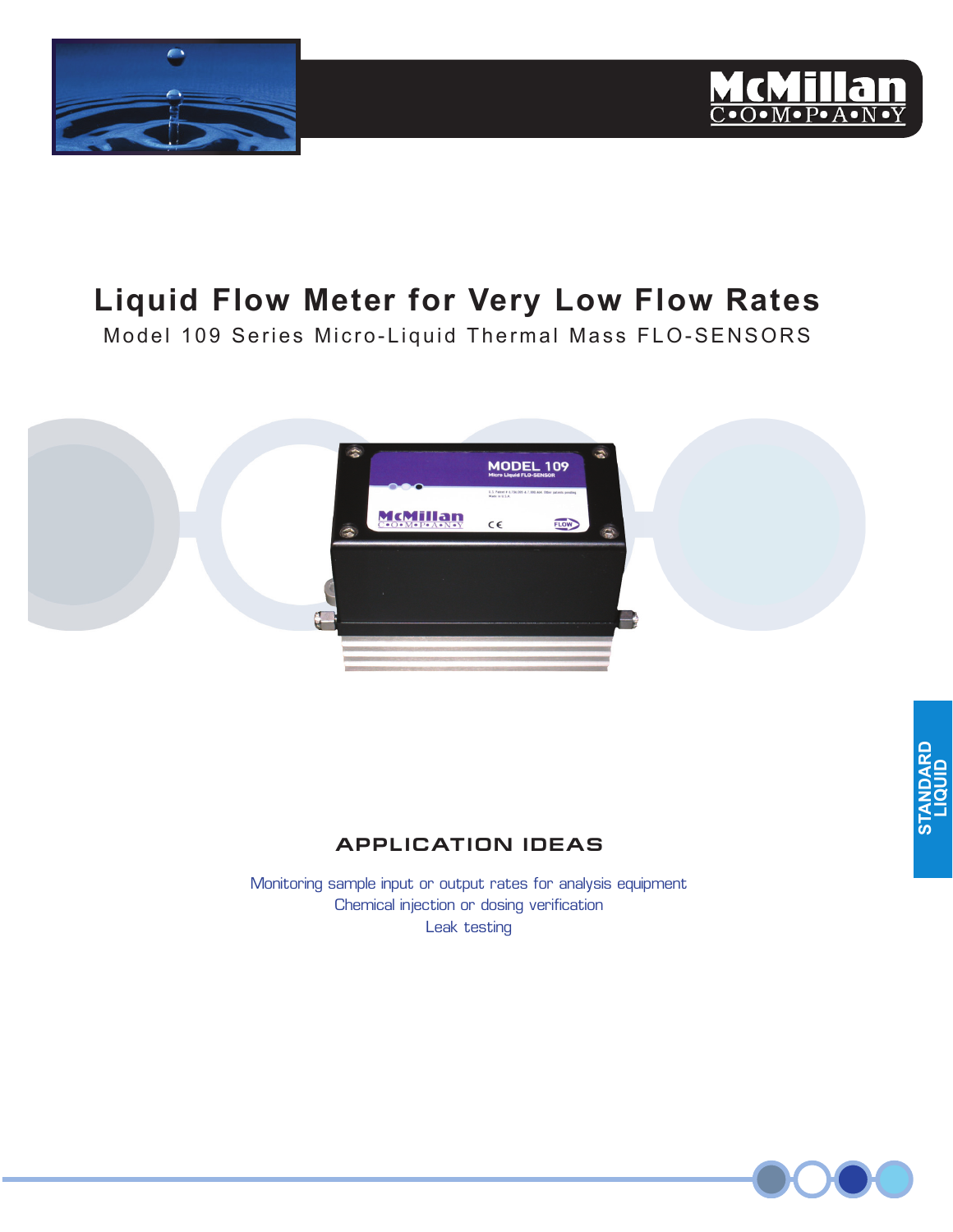### **P R O D U C T D E S C R I P T I O N**

The Model 109 Micro FLO-SENSOR will precisely measure flow rates of virtually any fluid, as low as 0.05 mL/minute or as high as 10 mL/minute. Repeatable results are achieved by utilizing a patented thermal mass flow sensor, designed for use with liquid applications. This proven design provides reliable results for extremely low flow rates.

Stainless steel tube fittings provide easy connection and connect to all stainless steel wetted parts. This allows the 109 to be used with most fluids, including acids, solvents, and other corrosive chemicals. A pressure rating of 500 psig maximum allows for installation in higher-pressure systems.

The superior design of the thermal mass sensors and electronic technology used in the Model 109 results in its compact size. The footprint of the unit measures only 4.75 x 2.05 inches (without fittings), allowing the unit to be integrated into many existing OEM systems.

This advanced Micro FLO-SENSOR is capable of measuring changes in flow as small as ±0.005 mL/minute. It features very quick response times for real-time flow measurement.

### **P R I N C I P L E O F O P E R A T I O N**

Thermal mass meters feature fast response, virtually zero maintenance, and precise measurement - all very important qualities among today's variety of applications. In the world of liquid flow measurement, they allow precision monitoring of microliter per minute flow rates.

McMillan Liquid Thermal Mass products utilize this thermal sensing technology. Flow passes through a small tube. This tube has two coils, one downstream from the other. Each coil is heated, and, as the liquid passes through the tube, the smart electronics sense the amount of heat transferred from one coil to the other. McMillan's patented\* system insures that the zero remains stable and the sensor is extremely repeatable. The diagram below illustrates the sensing system design.

Flow rates as low as 0.05 mL/minute (50 μL/minute) and up to 10 mL/minute are possible. A linearized analog output signal is provided that corresponds to flow rate.

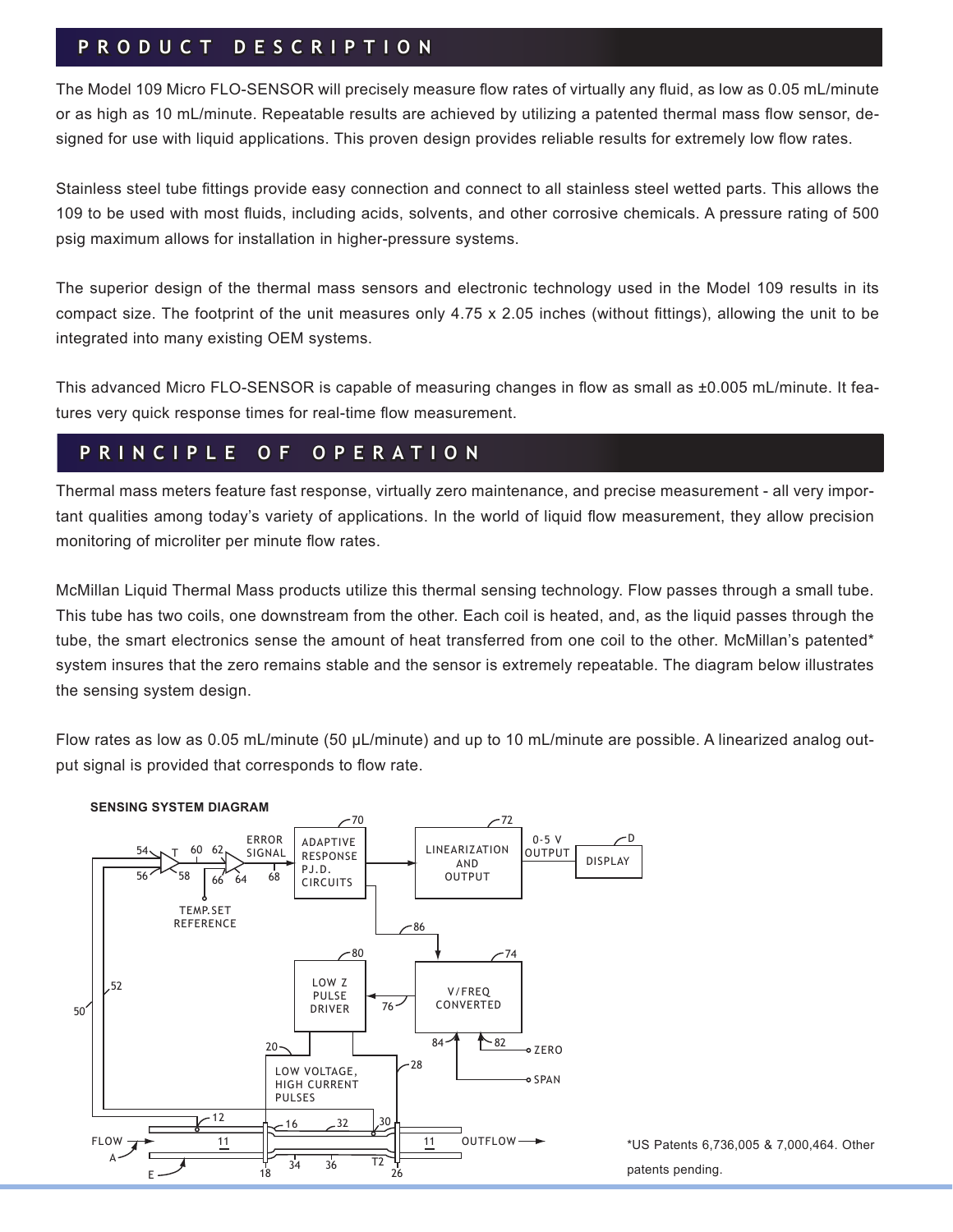## **F E A T U R E S A N D O P T I O N S**

#### **FLOW RANGES**

Flow ranges from 0.05-0.50 mL/minute up to 1-10 mL/minute (deionized water) are available. Consult the factory for custom requirements.

#### **POWER**

Units require 12 VDC power.

#### **SIGNAL OUTPUT**

Either a 4-20 mA, 0-10 VDC, or 0-5 VDC output may be selected. For custom applications, multiple simultaneous outputs may be configured.

#### **ACCURACY/LINEARITY**

All models have a standard accuracy specification of ±1.0% F.S. accuracy (including linearity).

#### **FLUID CONNECTIONS**

All units have tube fittings installed. A choice of sizes is available.

#### **ELECTRICAL CONNECTIONS**

A 7-pin integrated connector is supplied for all power and signal connections. Optional cable assemblies are recommended for simple connections. Cable assemblies come standard with the mating connector on one end and pigtail leads on the other.

#### **WETTED MATERIALS**

Wetted materials are detailed in the specifications.

#### **CALIBRATION FLUIDS**

Units may be calibrated for virtually any fluid. Several standard fluid correction factors may be available – contact the factory for details.

# **O R D E R I N G I N F O R M A T I O N**

| Form part number: 109 - (Flow Range) - (Signal) - (Fittings) - (Cable).                                                                               | Code                                 |
|-------------------------------------------------------------------------------------------------------------------------------------------------------|--------------------------------------|
| 109 Thermal Mass Liquid FLO-SENSOR                                                                                                                    |                                      |
| Flow Range (mL/minute of deionized water)<br>$0.05 - 0.50$<br>$0.10 - 1.00$<br>$0.50 - 5.0$<br>$1.0 - 10.0$                                           | 005<br>010<br>050<br>100             |
| Signal<br>0-5 VDC Signal<br>0-10 VDC Signal<br>4-20 mA Signal                                                                                         | D<br>K<br>C                          |
| <b>Fittings</b><br>1/16" stainless steel compression tube<br>1/8" stainless steel compression tube                                                    | S <sub>1</sub><br>S <sub>2</sub>     |
| Mating Cable (connects to integrated connector)<br>None (not recommended)<br>PVC-jacketed, 6 feet long (1.85 m)<br>PVC-jacketed, 12 feet long (3.7 m) | CO<br>CP <sub>6</sub><br><b>CP12</b> |

### **A C C E S S O R I E S**

| <b>Power Adapters</b><br>115VAC Power Adapter for 109 | 109-PS-08        |
|-------------------------------------------------------|------------------|
|                                                       |                  |
| 230VAC Power Adapter for 109                          | 109-PS-18        |
| <b>Displays</b>                                       |                  |
| (Order Separately, More Information Available)        |                  |
| 210R Rate Display, 31/2 digit, 5-30 VDC Power         | 210 <sub>R</sub> |
| 250 Multi-Function Display, 115 VAC Power             | 250              |
| 250E Multi-Function Display, 230 VAC Power            | 250E             |

### **D I M E N S I O N S**



Dimensions shown for Model 109 unit with 1/16"" stainless steel (S1) and are similar for other fittings. All measurements shown in inches [mm].